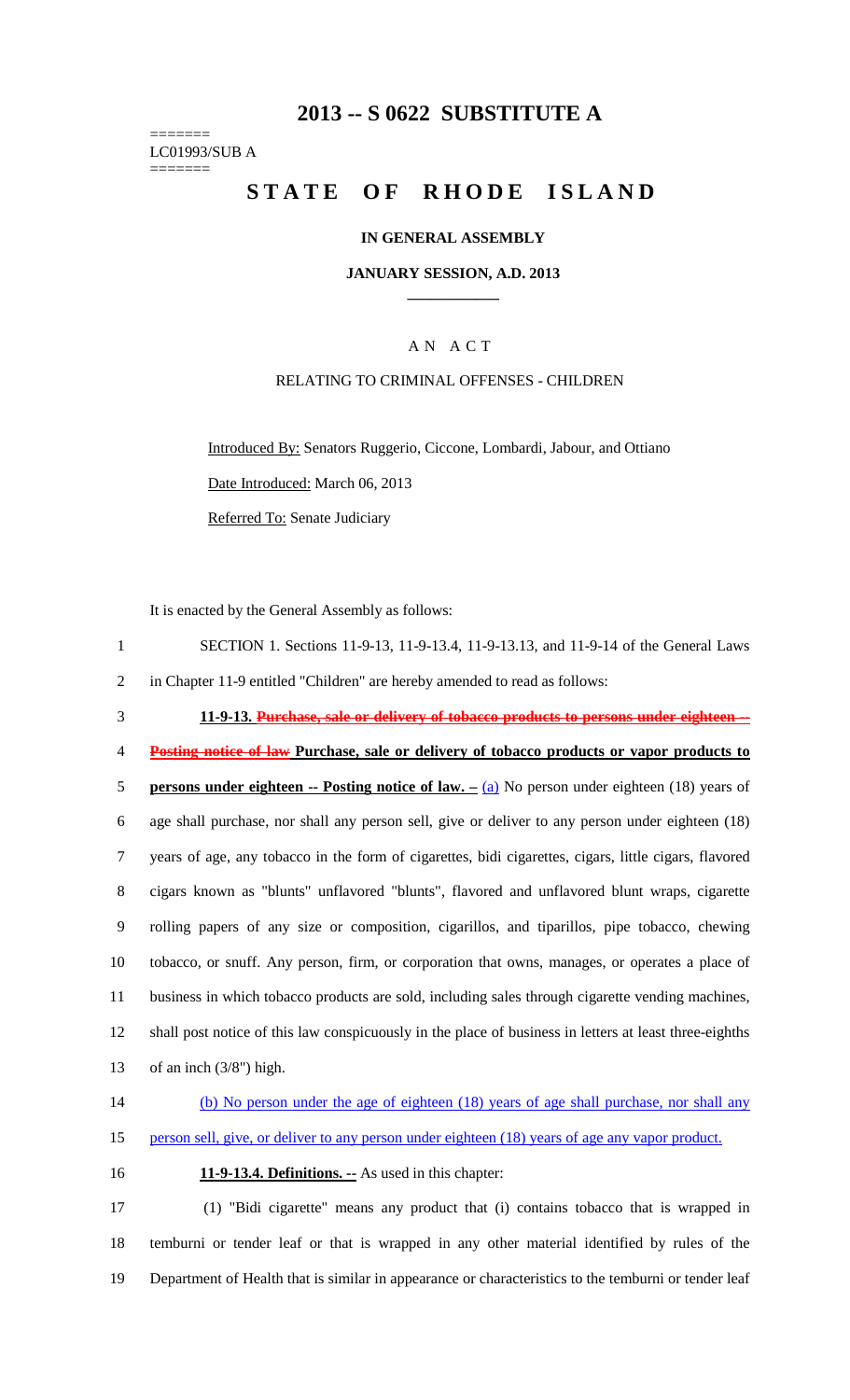1 and (ii) does not contain a smoke filtering device. 2 (2) "Court" means any appropriate district court of the state of Rhode Island. 3 (3) "Dealer" is synonymous with the term "retail tobacco products dealer". 4 (4) "Department of mental health, retardation and hospitals" means the state of Rhode 5 Island mental health, retardation and hospitals department, its employees, agents or assigns. 6 (5) "Department of taxation" means the state of Rhode Island taxation division, its 7 employees, agents, or assigns. 8 (6) "License" is synonymous with the term "retail tobacco products dealer license." 9 (7) "License holder" is synonymous with the term "retail tobacco products dealer." 10 (8) "Person" means any individual person, firm, association, or corporation licensed as a 11 retail dealer to sell tobacco products within the state. 12 (9) "Retail tobacco products dealer" means the holder of a license to sell tobacco 13 products at retail. 14 (10) "Retail tobacco products dealer license" means a license to sell tobacco products at 15 retail as issued by the department of taxation. 16 (11) "Spitting tobacco" also means snuff, powdered tobacco, chewing tobacco, dipping 17 tobacco, pouch tobacco or smokeless tobacco. 18 (12) "Tobacco product(s)" means any product containing tobacco, including bidi 19 cigarettes, as defined in subdivision (1) of this section, which can be used for, but whose use is 20 not limited to, smoking, sniffing, chewing or spitting of the product. 21 (13) "Underage individual" or "underage individuals" means any child under the age of 22 eighteen (18) years of age. 23 (14) "Little cigars" means and includes any roll, made wholly or in part of tobacco, 24 irrespective of size or shape and irrespective of whether the tobacco is flavored, adulterated or 25 mixed with any other ingredient, where such roll has a wrapper or cover made of tobacco 26 wrapped in leaf tobacco or any substance containing tobacco paper or any other material, except 27 where such wrapper is wholly or in greater part made of tobacco and such roll weighs over three 28 (3) pounds per thousand (1,000). 29 (15) "Vapor product" means any non-combustible product containing nicotine, such as an 30 electronic cigarette, that employs a mechanical heating element, battery or electronic circuit, 31 regardless of shape or size, that can be used to heat a liquid nicotine solution contained in a vapor 32 cartridge as well as any vapor cartridge containing liquid nicotine solution that can be used with 33 or in a vapor product. Vapor product does not include any cessation product approved by the U.S.

34 food and drug administration and being marketed and sold solely for that approved purpose.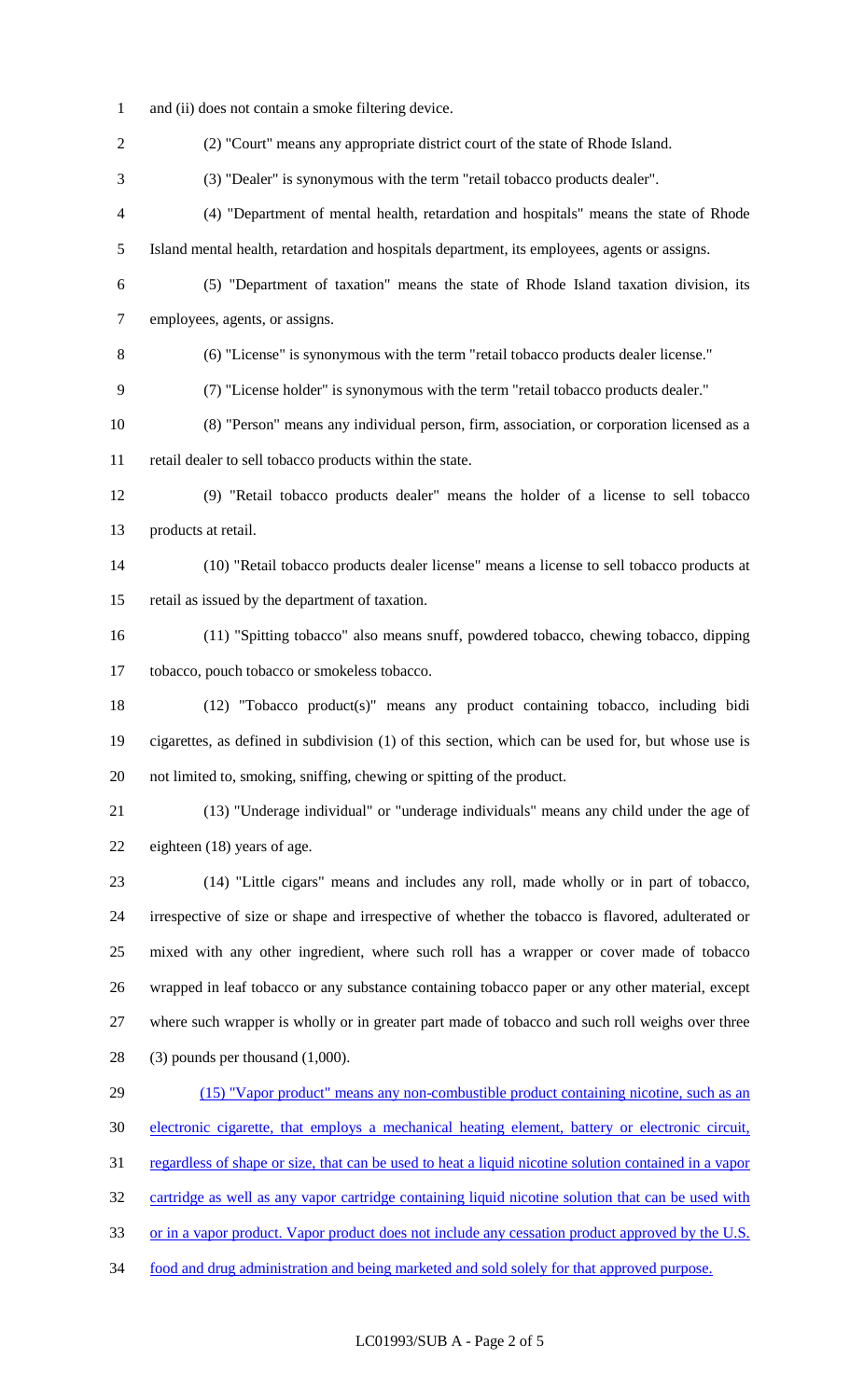1 **11-9-13.13. Nature and size of penalties.** -- (a) Any person or individual that violates a 2 requirement of section 11-9-13.6(2), display of specific signage, shall be subject to a fine in court 3 of not less than thirty-five dollars (\$35.00) nor more than five hundred dollars (\$500) per civil 4 violation.

5 (b) The license holder is responsible for all violations of this section that occur at the 6 location for which the license is issued. Any license holder that violates the prohibition of section 7 11-9-13.8(1) and/or (2) shall be subject to civil fines as follows:

8 (1) A fine of two hundred fifty dollars (\$250) for the first violation within any thirty-six 9 (36) month period;

- 10 (2) A fine of five hundred dollars (\$500) for the second violation within any thirty-six 11 (36) month period;
- 12 (3) A fine of one thousand dollars (\$1,000) and a fourteen (14) day suspension of the 13 license to sell tobacco products for the third violation within any thirty-six (36) month period;

14 (4) A fine of one thousand five hundred dollars (\$1,500) and a ninety (90) day 15 suspension of the license to sell tobacco products for each violation in excess of three (3).

16 (c) Any person that violates a prohibition of section 11-9-13.8(3), sale of single 17 cigarettes; section 11-9-13.8(2), regarding factory-wrapped packs; shall be subject to a penalty of 18 five hundred dollars (\$500) for each violation.

19 (d) The department of taxation shall not issue a license to any individual, business, firm, 20 association, or corporation the license of which has been revoked or suspended, to any 21 corporation an officer of which has had his or her license revoked or suspended, or to any 22 individual who is or has been an officer of a corporation the license of which has been revoked or 23 suspended so long as such revocations or suspensions are in effect.

24 (e) The court shall suspend the imposition of a license suspension of the license secured 25 from the Rhode Island tax administrator for violation of subdivisions (b)(3) and (b)(4) of this 26 section if the court finds that the license holder has taken measures to prevent the sale of tobacco 27 to minors and the license holder can demonstrate to the court that those measures have been taken 28 and that employees have received training. No person shall sell tobacco products, at retail, 29 without first being trained in the legal sale of tobacco products. Training shall teach employees 30 what constitutes a tobacco product, legal age of purchase, acceptable identification, how to refuse 31 a direct sale to a minor or secondary sale to an adult, and all applicable laws on tobacco sales and 32 distribution. Dealers shall maintain records indicating that the provisions of this section were 33 reviewed with all employees who conduct or will conduct tobacco sales. Each employee who 34 sells or will sell tobacco products shall sign an acknowledgement form attesting that the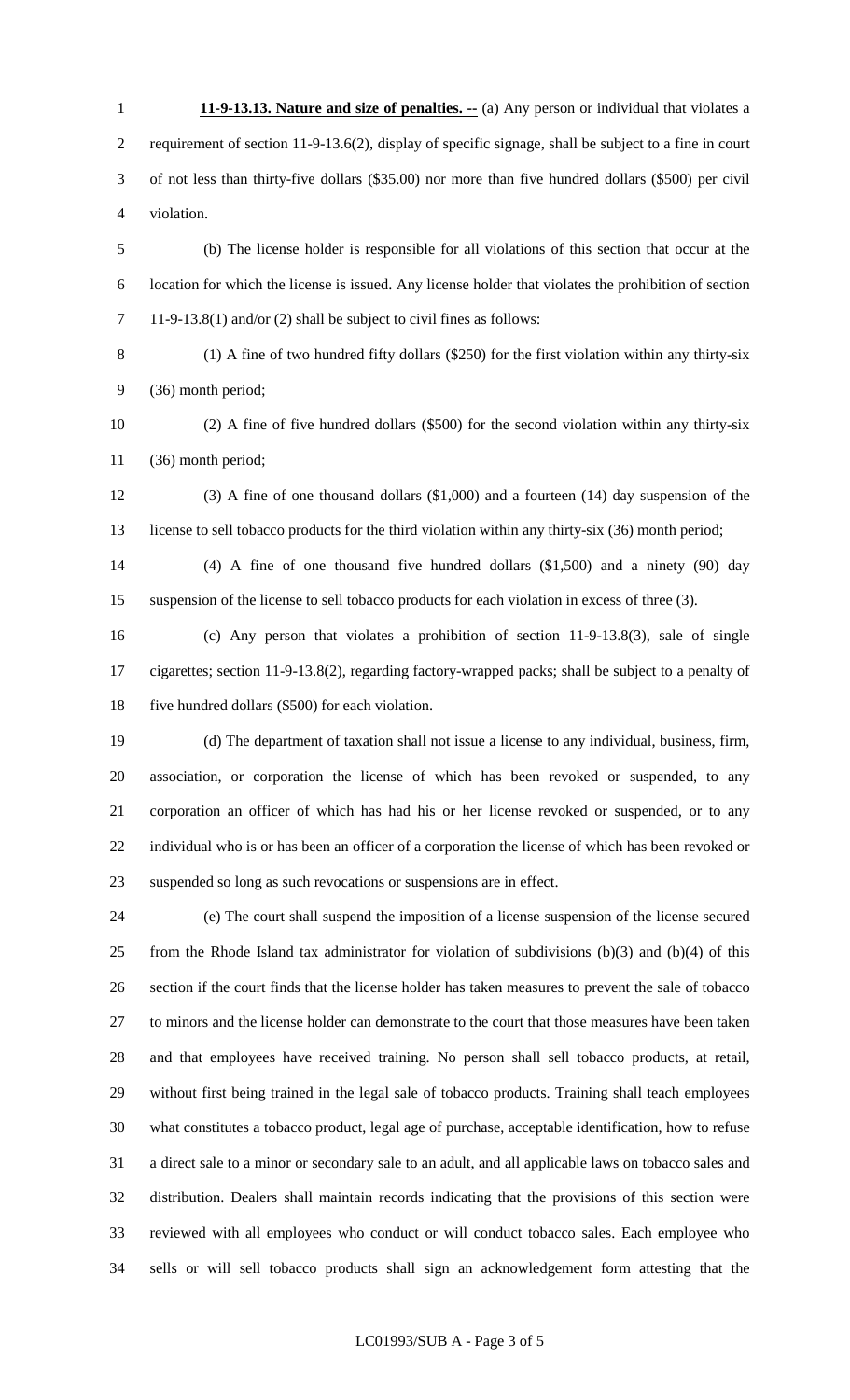1 provisions of this section were reviewed with him/her. Each form shall be maintained by the 2 retailer for as long as the employee is so employed and for no less than one year after termination 3 of employment. The measures to prevent the sale of tobacco to minors shall be defined by the 4 department of mental health, retardation and hospitals in rules and regulations.

- 5 (f) Any person that violates the provisions of subsection 11-9-13(b) relating to the 6 purchase, sale, or delivery of vapor products to persons under eighteen (18) years of age shall be 7 subject to a penalty of five hundred dollars (\$500) for each violation.
- 

### 8 **11-9-14. Use of tobacco by minors Use of tobacco or vapor products by minors. –** (a)

9 No person under eighteen (18) years of age shall smoke or chew or possess when such possession 10 is clearly visible tobacco in any public street, place or resort, any tobacco in any form 11 whatsoever. Any person under eighteen (18) years of age violating the provisions of this section 12 shall be required to perform up to thirty (30) hours of community service or shall be required to 13 enter into a tobacco treatment program approved by any local substance abuse prevention task 14 force, at the option of a minor charged with a violation of this section.

15 (b) No person under eighteen (18) years of age shall use or possess when such possession

16 is clearly visible in any public street, place or resort, any vapor product. Any person under

- 17 eighteen (18) years of age violating the provisions of this section shall be required to perform up
- 18 to thirty (30) hours of community service or shall be required to enter into a tobacco treatment
- 19 program approved by any local substance abuse prevention task force, at the option of a minor
- 20 charged with a violation of this section.
- 21 SECTION 2. This act shall take effect upon passage.

======= LC01993/SUB A ========